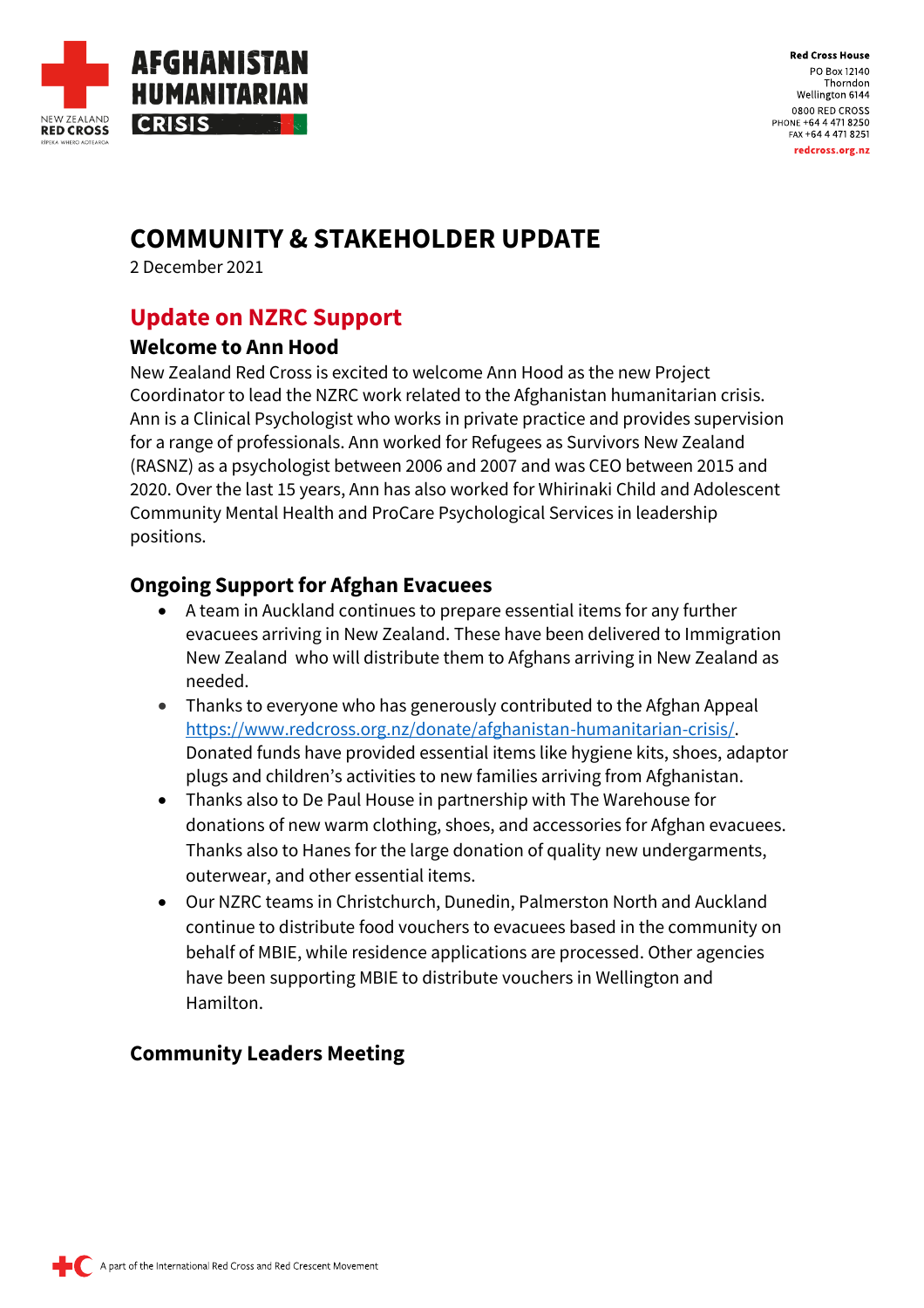

**Red Cross House** PO Box 12140 Thorndon Wellington 6144 0800 RED CROSS PHONE +64 4 471 8250 FAX +64 4 471 8251 redcross.org.nz

- On 22 November, NZRC staff involved in the response, met with leaders from the Afghan community to provide an update and hear about issues that community members are facing.
- Afghan leaders were invited to contact Ann directly at [ann.hood@redcross.org.nz](mailto:ann.hood@redcross.org.nz) to provide feedback about community needs and priorities in relation to the settlement of evacuees.
- Afghan community leaders shared their concerns about the suitability of housing for some evacuees moving into the regions, and the need for visa processing to be expedited as far as possible. Community leaders also reported that some evacuees who are already in the community are struggling to meet essential costs such as transport and medical care, while they wait for visas and related entitlements to be processed.
- Leaders stressed the importance of clear and regular communication by all agencies involved in supporting evacuees, so that communities can provide collaborative, wrap-around support for evacuees when they are being settled in the regions.

#### **Stress & Wellbeing Sessions for Afghan Young People**

Below are links for the Stress and Wellbeing sessions for Afghan young people (14-24 years old). These sessions will all run for 1 hour and are open to any young people affected by the Afghanistan humanitarian crisis. The first session was hosted on 1 December targeting Auckland and Hamilton-based young people. Two additional sessions are being hosted; details are down below. If you know of any young people who would like to attend, even those located outside of these regions, please email [latifa.ali@redcross.org.nz.](mailto:latifa.ali@redcross.org.nz)

The webinar includes:

- Understanding what stress is
- Being aware of different types of stress
- Developing some ways to improve wellbeing
- Tools to help manage stress and wellbeing
- **Palmerston North/Wellington: Wednesday 8 December 7:00-8:00pm** [https://us02web.zoom.us/j/89449062547?pwd=Zy9TZ0RzeTNyRGxHdjFKMXF](https://us02web.zoom.us/j/89449062547?pwd=Zy9TZ0RzeTNyRGxHdjFKMXFWbDh5QT09) [WbDh5QT09](https://us02web.zoom.us/j/89449062547?pwd=Zy9TZ0RzeTNyRGxHdjFKMXFWbDh5QT09) If needed, the meeting ID is 894 4906 2547 and the passcode is **955591**

A part of the International Red Cross and Red Crescent Movement